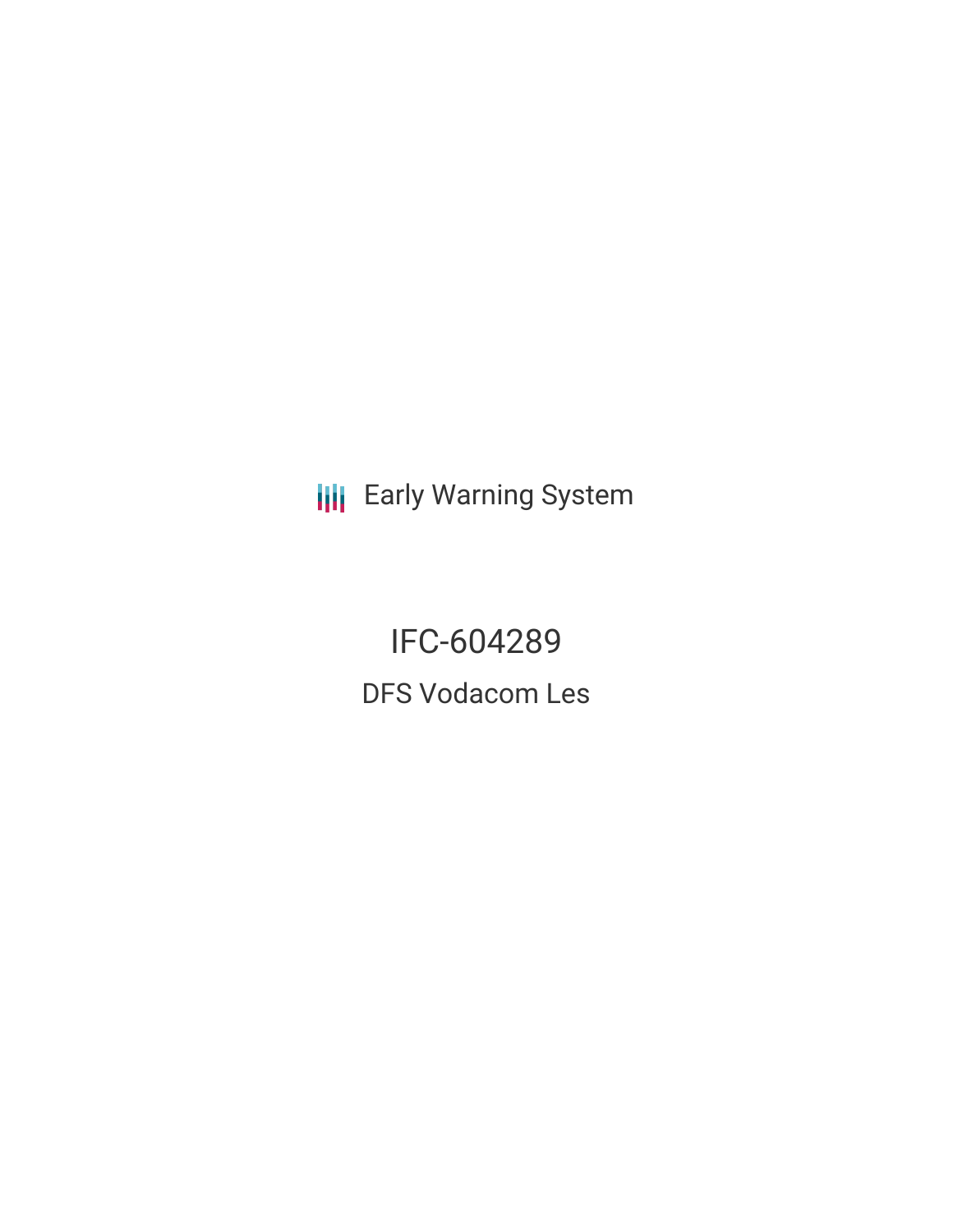

# **Quick Facts**

| Countries                     | Lesotho                                      |
|-------------------------------|----------------------------------------------|
| <b>Financial Institutions</b> | International Finance Corporation (IFC)      |
| Status                        | Approved                                     |
| <b>Bank Risk Rating</b>       | U                                            |
| <b>Voting Date</b>            | 2019-09-20                                   |
| <b>Borrower</b>               | Vodacom Lesotho Pty Ltd                      |
| <b>Sectors</b>                | <b>Communications, Technical Cooperation</b> |
| Investment Type(s)            | <b>Advisory Services</b>                     |
| <b>Project Cost (USD)</b>     | \$1.00 million                               |
|                               |                                              |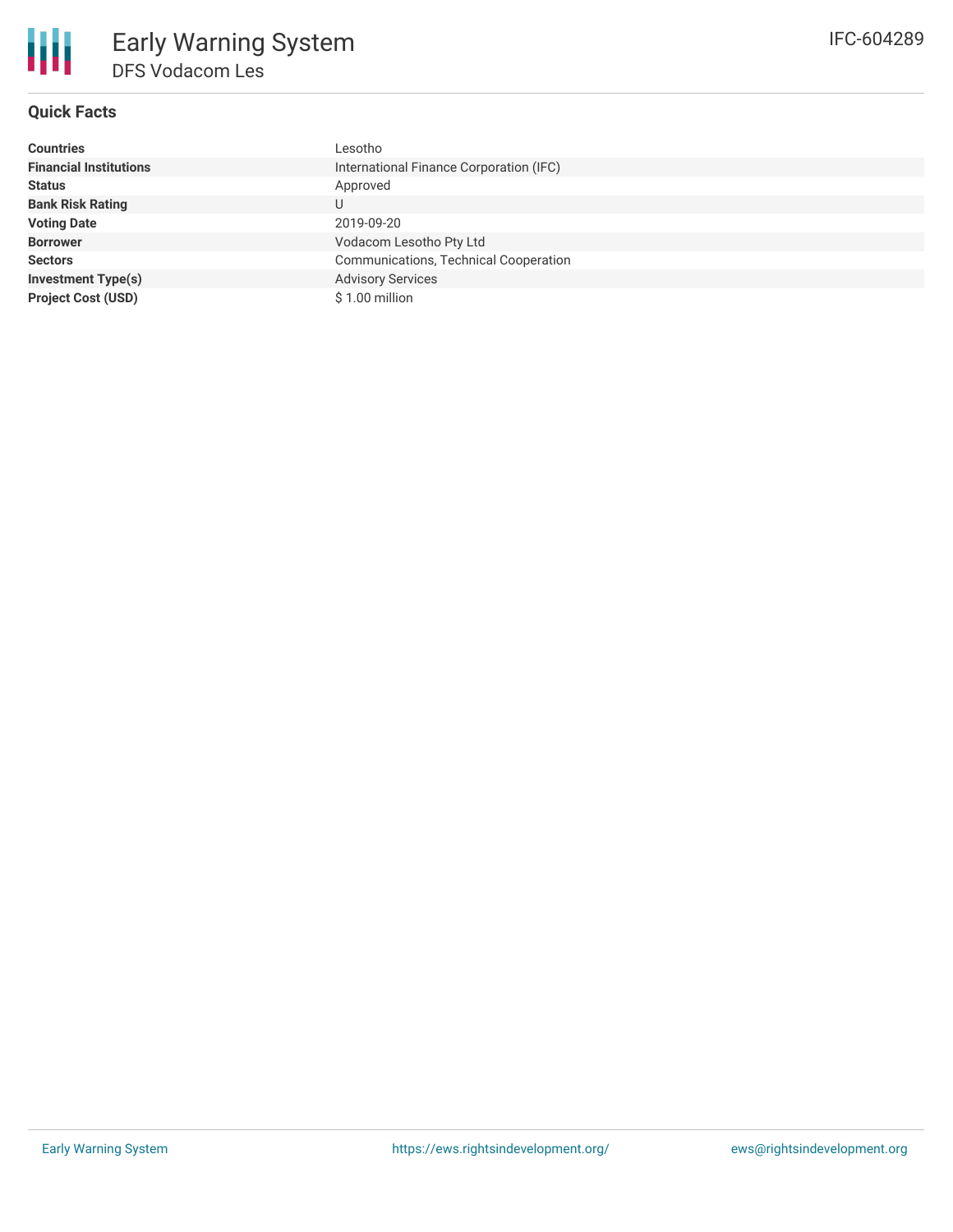

## **Project Description**

According to bank provided information, the project will provide advisory support to Vodacom Lesotho to extend financial inclusion in Lesotho through its mobile wallet service MPESA. The project will introduce new products that go beyond deposit, transfers, airtime purchase and withdrawals. Savings, credit and a solar lighting product will be made available to Vodacom MPESA customers. Additionally, merchant payment services will be expanded. This will be achieved through;

- 1. Customer acquisition with a focus on usage of new products
- 2. Implement a revamped agent management model countrywide
- 3. Expand the merchant network and increase transactions
- 4. Develop an M-Pesa savings and nano credit product
- 5. Develop and launch a solar financing product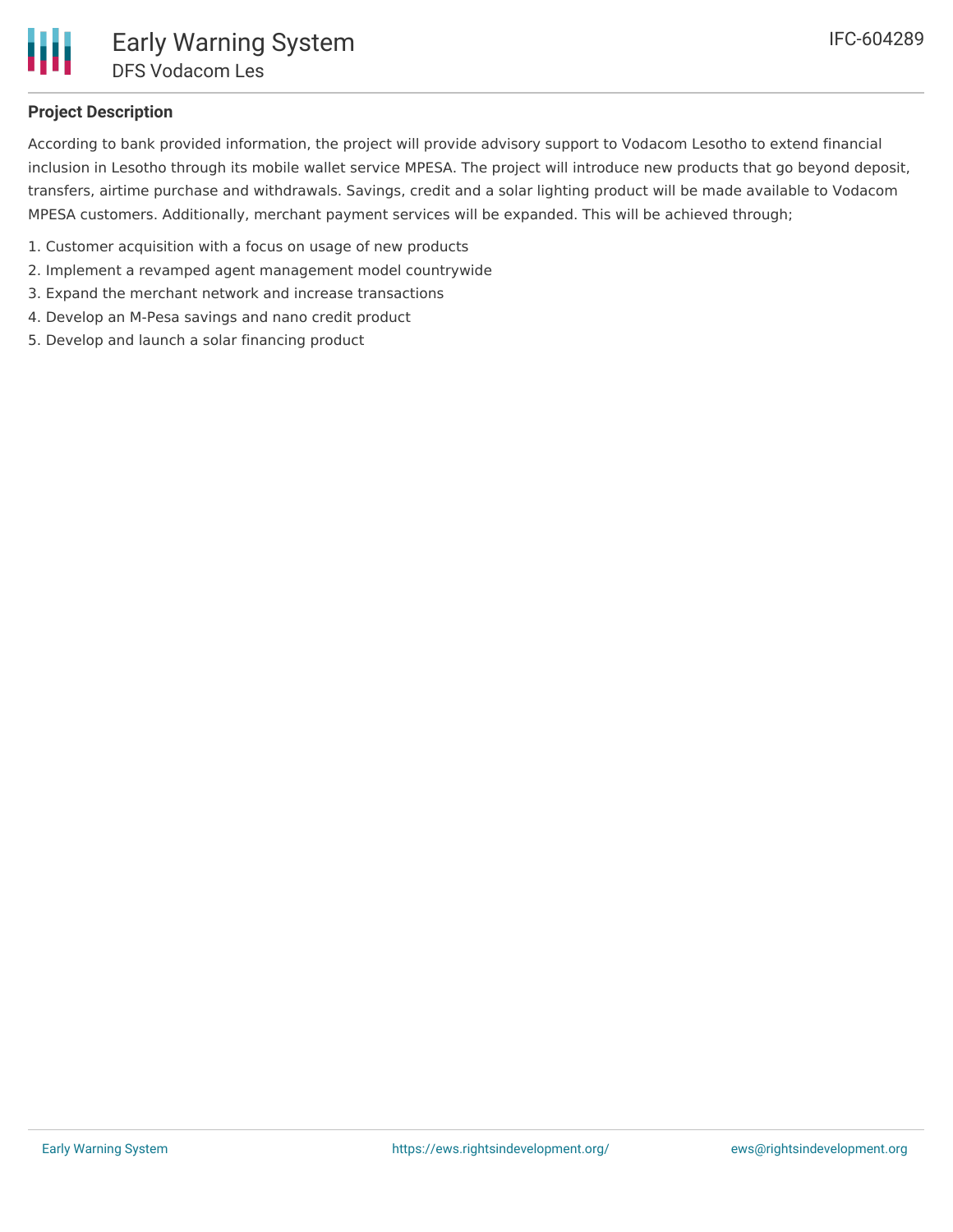#### **Investment Description**

• International Finance Corporation (IFC)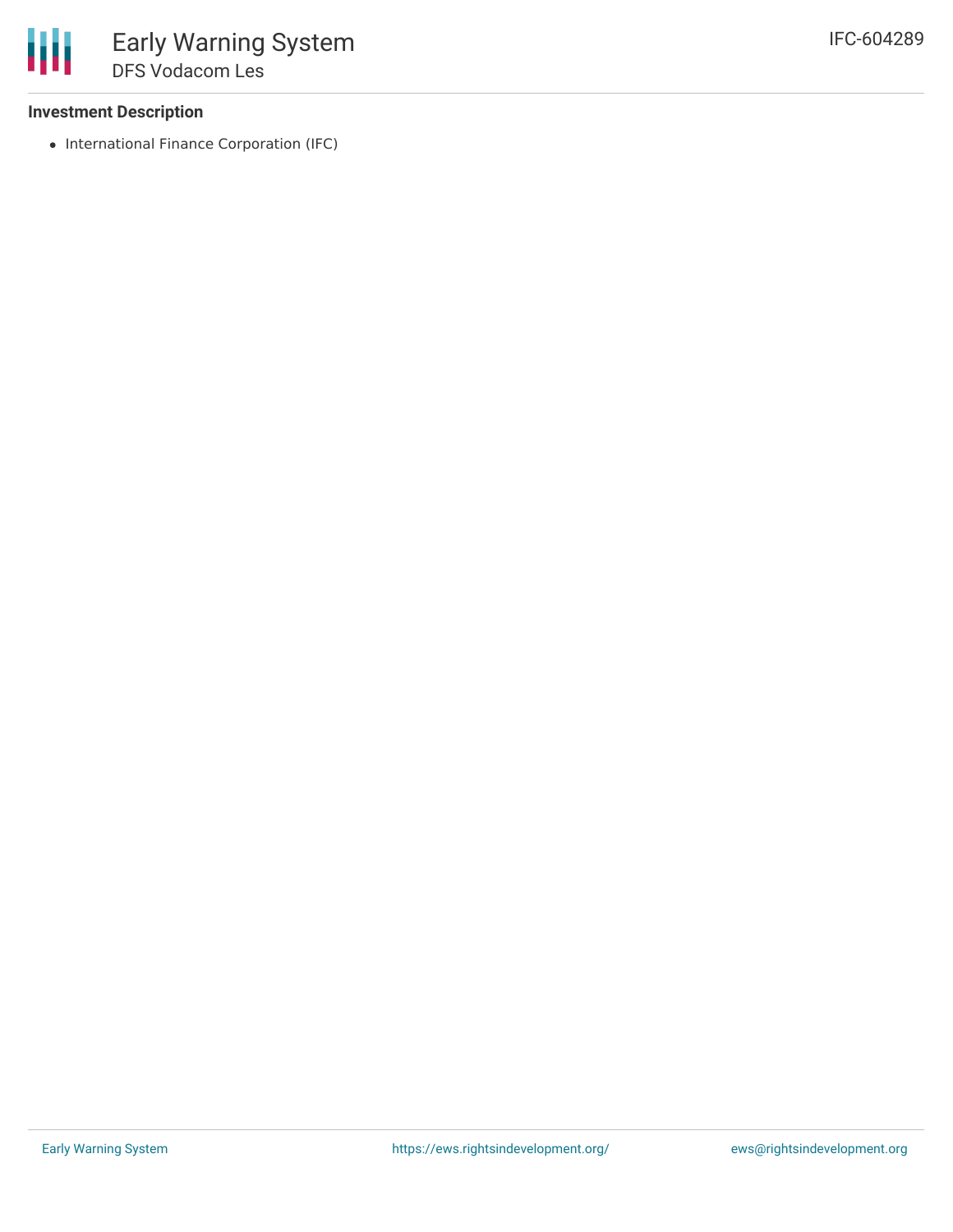

# 冊 Early Warning System DFS Vodacom Les

| <b>Private Actor 1</b> | <b>Private Actor</b><br>Role | <b>Private Actor</b><br>  Sector | <b>Relation</b>          | <b>Private Actor 2</b>  | <b>Private Actor</b><br>2 Role | <b>Private Actor</b><br>2 Sector |
|------------------------|------------------------------|----------------------------------|--------------------------|-------------------------|--------------------------------|----------------------------------|
| $\sim$                 |                              |                                  | $\overline{\phantom{a}}$ | Vodacom Lesotho Pty Ltd | Client                         | $\overline{\phantom{a}}$         |